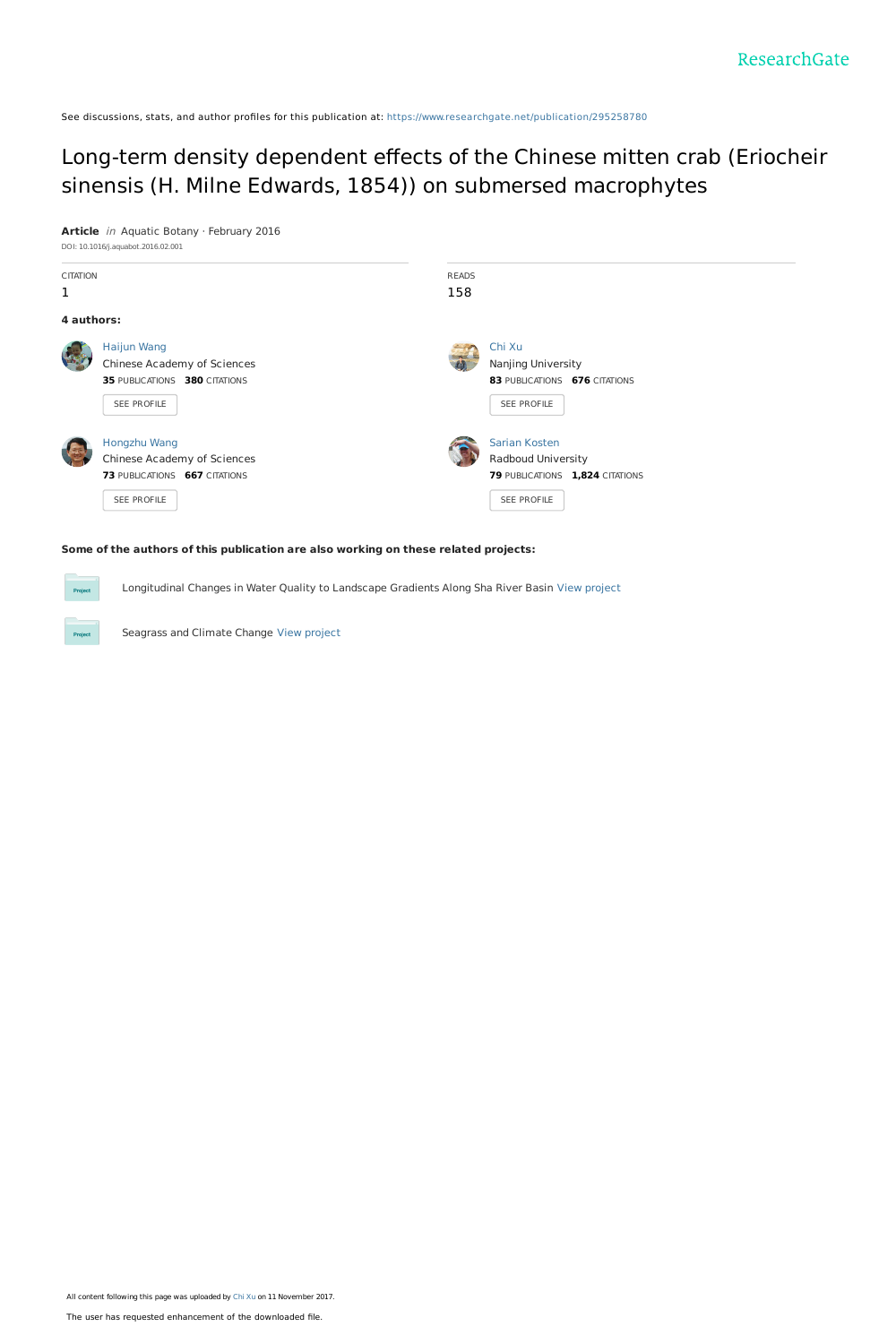Aquatic Botany xxx (2016) [xxx–xxx](dx.doi.org/10.1016/j.aquabot.2016.02.001)



Contents lists available at [ScienceDirect](http://www.sciencedirect.com/science/journal/03043770)

### Aquatic Botany



journal homepage: [www.elsevier.com/locate/aquabot](http://www.elsevier.com/locate/aquabot)

### Long-term density dependent effects of the Chinese mitten crab (Eriocheir sinensis (H. Milne Edwards, 1854)) on submersed macrophytes

### Hai-Jun Wang<sup>a,∗</sup>, Chi Xu<sup>b</sup>, Hong-Zhu Wang<sup>a</sup>, Sarian Kosten<sup>c</sup>

a State Key Laboratory of Freshwater Ecology and Biotechnology, Institute of Hydrobiology, Chinese Academy of Sciences, Wuhan, China <sup>b</sup> School of Life Sciences, Nanjing University, Nanjing 210093, China

<sup>c</sup> Aquatic Ecology and Environmental Biology, Institute for Water and Wetland Research, Radboud University Nijmegen, 6525 AJ Nijmegen, The Netherlands

#### a r t i c l e i n f o

Article history: Received 29 January 2015 Received in revised form 26 January 2016 Accepted 10 February 2016 Available online xxx

Keywords: Herbivory Bioturbation Eriocheir sinensis Submersed macrophytes **Transparency** Density dependent

#### a b s t r a c t

The Chinese mitten crab (Eriocheir sinensis (H. Milne Edwards, 1854)), is a highly invasive species and poses a great threat to endemic species and infrastructure in Europe and North America. Although it is partly herbivorous and prefers to live in lakes with abundant submersed macrophytes, little is known about its effect on macrophytes. We used its native range, the mid-lower Yangtze Basin where the species has been cultured intensively for decades, as our study site to test the hypotheses that (1) high crab densities weaken the positive feedback between macrophytes and water transparency, and that (2) the effects of crabs become apparent only on decadal timescales and (3) are density dependent. We used correlative analyses based on 12 years of monitoring and multi-lake comparisons among 20 sub-areas in 4 lakes. High crab densities were found to cause negative effects on submersed macrophytes and transparency, and to weaken the positive relation between macrophytes and transparency. High densities of macrophytes showed resilience to disturbance from crabs. This resilience, however, reduced with continuous presence of high crab densities. Crab densities were strongly positively related with total phosphorus and negatively with transparency and total nitrogen. Phosphorus concentrations and transparency were not related with phytoplankton chlorophyll a, suggesting that crab's bioturbation strongly influences water quality. The apparent resilience of the dense macrophyte stands should however, not delay attempts to eradicate the crab where it is invasive as this becomes more difficult once they have become established. When macrophyte abundance is already low at the time of invasion, immediate loss of macrophytes may occur.

© 2016 Elsevier B.V. All rights reserved.

#### **1. Introduction**

Loss of submersed macrophytes has been widely reported in shallow lakes ([Blindow,](#page-8-0) [1992;](#page-8-0) [Körner,](#page-8-0) [2002;](#page-8-0) [Schallenberg](#page-8-0) [and](#page-8-0) [Sorrell,](#page-8-0) [2009;](#page-8-0) [Baastrup-Spohr](#page-8-0) et [al.,](#page-8-0) [2013\).](#page-8-0) Excessive nutrient (nitrogen and phosphorus)loading is a well-known cause [\(Scheffer,](#page-8-0) [1998;](#page-8-0) [Carpenter,](#page-8-0) [2003\)](#page-8-0) but herbivory has received ample attention as a causal factor as well [\(Lodge,](#page-8-0) 1991; Wood et [al.,](#page-8-0) [2012a,b\).](#page-8-0) Waterfowl, for instance, can exert a strong top-down effect on submerged macrophytes. Its effect increases with waterfowl density and can even lead to an elimination of the above-ground biomass at high waterfowl densities [\(Wood](#page-8-0) et [al.,](#page-8-0) [2012b\).](#page-8-0) Other herbivores such

∗ Corresponding author at: 7 South Donghu Road, Wuchang District, Wuhan 430072, Hubei Province, China.

E-mail address: [wanghj@ihb.ac.cn](mailto:wanghj@ihb.ac.cn) (H.-J. Wang).

[http://dx.doi.org/10.1016/j.aquabot.2016.02.001](dx.doi.org/10.1016/j.aquabot.2016.02.001) 0304-3770/© 2016 Elsevier B.V. All rights reserved. as grass carp, crayfish, and mammals have been reported to cause negative effects on macrophytes as well (e.g., [Lodge](#page-8-0) [and](#page-8-0) [Lorman,](#page-8-0) [1987;](#page-8-0) [Olsen](#page-8-0) et [al.,](#page-8-0) [1991;](#page-8-0) [Prigioni](#page-8-0) et [al.,](#page-8-0) [2005;](#page-8-0) [Van](#page-8-0) [der](#page-8-0) [Wal](#page-8-0) et [al.,](#page-8-0) [2013;](#page-8-0) [Law](#page-8-0) et [al.,](#page-8-0) [2014\),](#page-8-0) sometimes triggering a complete shift from macrophyte dominance to phytoplankton dominance ([Rodríguez](#page-8-0)Villafañe et [al.,](#page-8-0) [2003\).](#page-8-0)

Although not primarily herbivorous, the Chinese mitten crab (Eriocheir sinensis H. Milne Edwards, 1854), may also contribute to the loss of submersed macrophytes in lakes. The crabs are opportunistic but preferentially feed on macroinvertebrates and detritus [\(Wen](#page-8-0) et [al.,](#page-8-0) [2000\).](#page-8-0) They also forage on submerged macrophytes, although their importance to the total diet of the crab is limited (3.5–7.5% dry weight) [\(Jin](#page-8-0) et [al.,](#page-8-0) [2001,](#page-8-0) [2003\).](#page-8-0) Hence, indirect impacts likely play a more important role than direct consumption. These indirect impacts include damaging the macrophytes while foraging on macroinvertebrates and causing sediment resuspension with their burrowing activity thereby deteriorating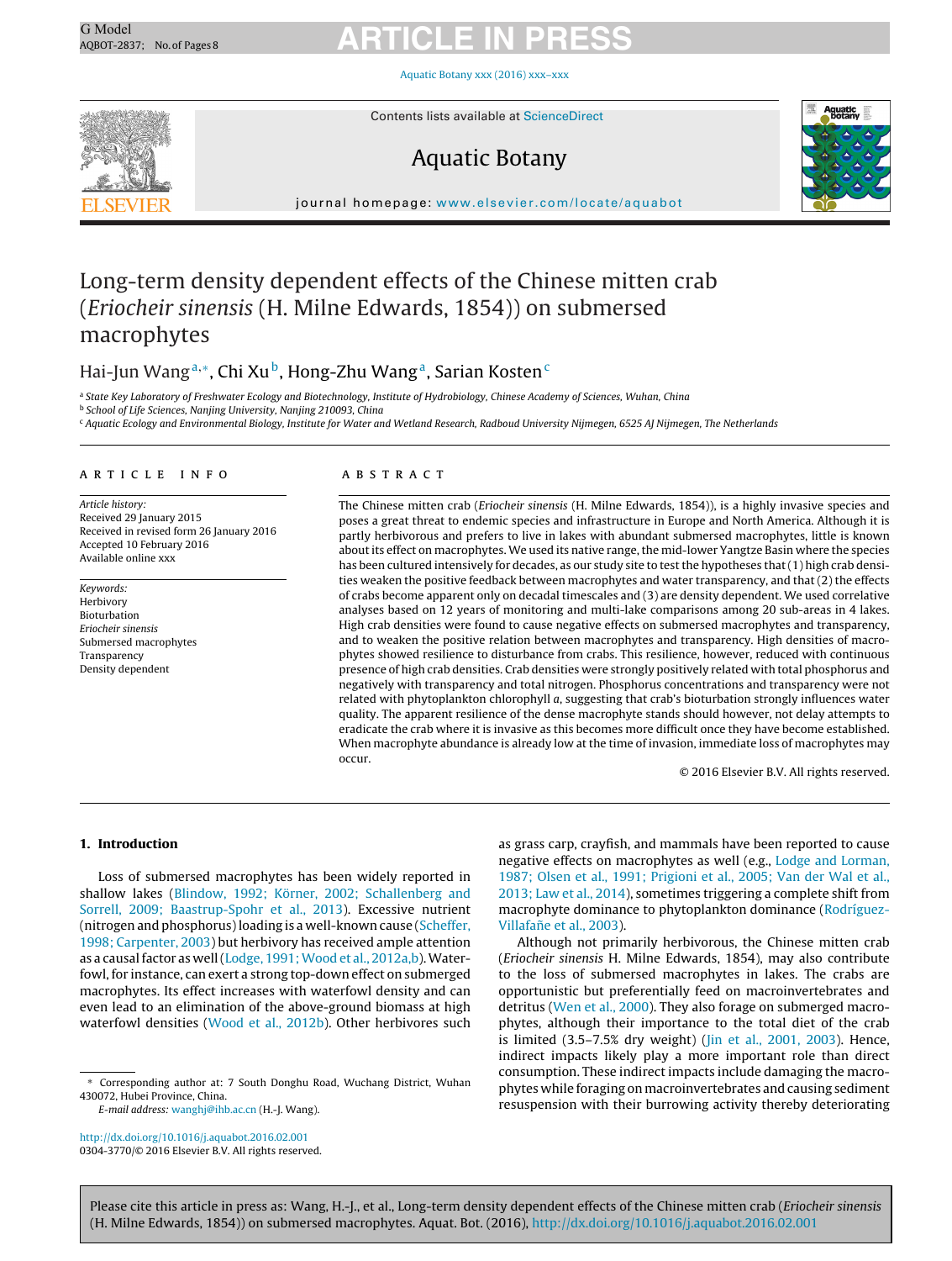underwater light conditions. In the absence of crabs, macrophytes typically enhance the water clarity ([Kosten](#page-8-0) et [al.,](#page-8-0) [2009\)](#page-8-0) which improves light conditions, thereby enhancing photosynthesis and macrophyte growth. This positive feedback is the primary mechanism maintaining a macrophyte-dominated clear-water state in shallow lakes ([Scheffer](#page-8-0) et [al.,](#page-8-0) [1993\).](#page-8-0) We hypothesize that Chinese mitten crabs' bioturbating activities weaken this positive feedback (hypothesis 1).

The crab is a catadromous crustacean native to East Asia. This species has long been a fashionable table delicacy in China. True aquaculture of this species began in the 1980s [\(Zhao,](#page-8-0) [2000\),](#page-8-0) characterized by stocking of either hatchery reared or wild propagules to shallow lakes. In its native range, it lives in coastal waters and shallow lakes with abundant vegetation [\(Zhang](#page-8-0) et [al.,](#page-8-0) [2001;](#page-8-0) [Rudnick](#page-8-0) et [al.,](#page-8-0) [2003\).](#page-8-0) Because of its high reproductive rate and wide range of physiological tolerances ([Rudnick](#page-8-0) et [al.,](#page-8-0) [2003\),](#page-8-0) this species successfully invaded Europe over one century ago, mainly through ballast water, and more recently in the 1990s, North America and Western Asia. The crab is still expanding its invasive range [\(Herborg](#page-8-0) et [al.,](#page-8-0) [2003,](#page-8-0) [2005,](#page-8-0) [2007\).](#page-8-0) From reports on the invasive character of the crab, it is known that it negatively impacts biodiversity and fisheries, contributing to the extinction of native invertebrates by preying on them and possibly by competing with native invertebrates and fish ([Leppäkoski](#page-8-0) et [al.,](#page-8-0) [2002\).](#page-8-0) Additionally they are capable of destroying dikes and other infrastructure through burrowing [\(Rudnick](#page-8-0) et [al.,](#page-8-0) [2003;](#page-8-0) [Dittel](#page-8-0) [and](#page-8-0) [Epifanio,](#page-8-0) [2009\).](#page-8-0) However, little is known about its potential impact on macrophytes in both native and invaded areas.

A short term mesocosm [\(Jin](#page-8-0) et [al.,](#page-8-0) [2001\)](#page-8-0) and a presence-absence study in the field [\(Xu](#page-8-0) et [al.,](#page-8-0) [2003\)](#page-8-0) indicated negative effects of high densities of crabs on macrophytes. Instant negative effects of crayfish were also found on macrophytes in short-term enclosure experiments ([Lodge](#page-8-0) [and](#page-8-0) [Lorman,](#page-8-0) [1987;](#page-8-0) [Lodge](#page-8-0) et [al.,](#page-8-0) [1994\).](#page-8-0) In a reservoir where Chinese mitten crab was introduced, however, no effects on submersed macrophyte biomass (Potamogeton maackianus and Ceratophyllum oryzetorum) were observed until the second year [\(Yu](#page-8-0) [and](#page-8-0) [Jiang,](#page-8-0) [2005\).](#page-8-0) The effect of the crabs is likely also density dependent as has been shown in a study in systems where rice and crab culturing is combined: the biomass of plants declined significantly with increasing stocking density [\(Li](#page-8-0) et [al.,](#page-8-0) [2007\).](#page-8-0) We still lack insight in how crabs affect macrophytes in natural lakes over a decadal scale and at which densities they cause a problem. We hypothesize that the effect of crabs becomes apparent only on a timescale of years and that their effect is likely to be crab and macrophyte density dependent (hypotheses 2 and 3).

In this study, the mid-lower Yangtze Basin was used as an experimental site to study the effects of crabs. In this area, crab culture has been practiced for decades in numerous shallow lakes and many of these lakes have experienced loss of submersed macrophytes, providing an excellent opportunity to look into the effect of crabs on submersed macrophytes. In this study, we relate crab density to macrophytes density and water quality using a dual approach based on (1) monitoring data of a lake with a decadal crab culture (further referred to as the time series analyses) and; (2) a 1 year detailed field-study in 20 sub-areas of 4 large middle-Yangtze shallow lakes supporting crab cultures of different intensity (further referred to as the multi-lake analyses).

#### **2. Methods**

#### 2.1. Study sites

Decadal data were available for Lake Biandantang (Hubei Province), a lake in the middle Yangtze Basin. It forms a part of Lake Bao'anhu and has an area of 333 ha, a maximum depth of 2.5 m, and an average depth of 2.1 m. This is the only lake on which decadal (12 years) data of crab and environmental are available. Multi-lake comparisons were conducted on data from isolated sub-areas of the lakes Bao'anhu, Niushanhu, Luhu and Western Liangzihu for which data were gathered in 2001–2002. All four lakes are located in the middle Yangtze Basin (114◦08 –48 E, 30◦07 –23 N)(see[Wang](#page-8-0) et [al.](#page-8-0) [\(2006\)](#page-8-0) for a detailed description of the locations). Nets and dykes divide the lakes into 20 sub-areas. These divisions are already in place for years or decades. The areas of the sub-areas range from 145 to 6667 ha and they have average depths ranging from 1.8 to 3.3 m [\(Table](#page-3-0) 1). Exchange of water among the sub-areas is limited, if occurring at all, which is demonstrated by the considerable variation in environmental conditions such as nutrient levels and transparency among the sub-areas ([Table](#page-3-0) 1). A one-way ANOVA analyses [\(Wang](#page-8-0) et [al.,](#page-8-0) [2005\)](#page-8-0) underlined the significant difference in environmental conditions. We therefore treated each of the 20 subareas as separate water bodies. A warm, humid subtropical climate dominates in this region, with an annual mean air temperature ca. 19 °C and precipitation ca. 1030 mm.

#### 2.2. Stocking and harvest of crabs

Stocking of Chinese mitten crabs started in the late 1980s in Lake Biandantang and in around the year 2000 in the other lakes. Artificially propagated crab juveniles weighing 10 (5–15) (mean (min–max)) g ind−<sup>1</sup> were transported from Nantong, Shanghai and released into the lakes during winter and early spring (December–May). Their escape is prevented by placing fencesmade of plastic sheets along the shoreline. Adult crabs are caught with cage traps in autumn of the same year (September–November). Harvest data in Lake Biandantang from 1991 through 1999 were collected from [Jin](#page-8-0) et [al.](#page-8-0) [\(2001\).](#page-8-0) Data for subsequent years of this and the other sub-areas were obtained from the local farmers directly [\(Table](#page-3-0) 1). Stocking rates (SR) were only available for the 20 sub-areas included in the multiple-lake comparison and were calculated as individuals of stocked crabs divided by area. Crab yield (CY) was available for all lakes and calculated as weight of caught adult crabs divided by area. For Lake Biandantang no stocking rate data was available, however, stocking rate tends to be strongly positively correlated to crab yield (between CY and SR in 2001,  $r = 0.88$ ,  $n = 16$ ,  $p < 0.001$ ) when macrophyte biomass is high (with biomass in December 2001 higher than 100 g m<sup>-2</sup>), we therefore use crab yield here as an indicator for crab density. Harvest effort remained equally high throughout the entire study period (farmers may take up to one month to remove as many crabs as possible).

#### 2.3. Sampling and analyses

Historical data (before 2000) from Lake Biandantang regarding biomass ( $B_{\text{Mac}}$ , wet weight) of submersed macrophytes were collected from the literature (1991–1993, 1994–1995 and 1996–1999 were collected from [Su](#page-8-0) et [al.](#page-8-0) [\(1995\),](#page-8-0) [Yu](#page-8-0) [and](#page-8-0) [Zeng](#page-8-0) [\(1996\)](#page-8-0) and [Jin](#page-8-0) et [al.](#page-8-0) [\(2001\),](#page-8-0) respectively). Data of Secchi depth ( $Z_{SD}$ ) and coverage of submersed macrophytes  $(C_{\text{Mac}})$  (visual estimation from a boat of the percentage area occupied by submersed macrophytes) were collected from [Jin](#page-8-0) et [al.\(2001\).](#page-8-0) The data from these references were all reported as averages. The number of sampling sites  $(n)$  of  $Z_{SD}$  was not specified in [Jin](#page-8-0) et [al.](#page-8-0) [\(2001\);](#page-8-0) that of  $B_{\text{Mac}}$  and  $C_{\text{Mac}}$  was 15 (on 3 transects and 5 for each) in [Su](#page-8-0) et [al.](#page-8-0) [\(1995\),](#page-8-0) and not specified in [Yu](#page-8-0) [and](#page-8-0) [Zeng](#page-8-0) [\(1996\)](#page-8-0) and [Jin](#page-8-0) et [al.](#page-8-0) [\(2001\).](#page-8-0) The methods applied in these references are similar to those we have applied and explained in the following.

Fieldwork was carried out from December, 2001 to December, 2002 ([Table](#page-3-0) 1). Total nitrogen (TN), total phosphorus (TP) and phytoplankton chlorophyll  $a$  (Chl  $a$ ) were measured seasonally. Winter sampling took place in December 2001 in lakes Bao'anhu,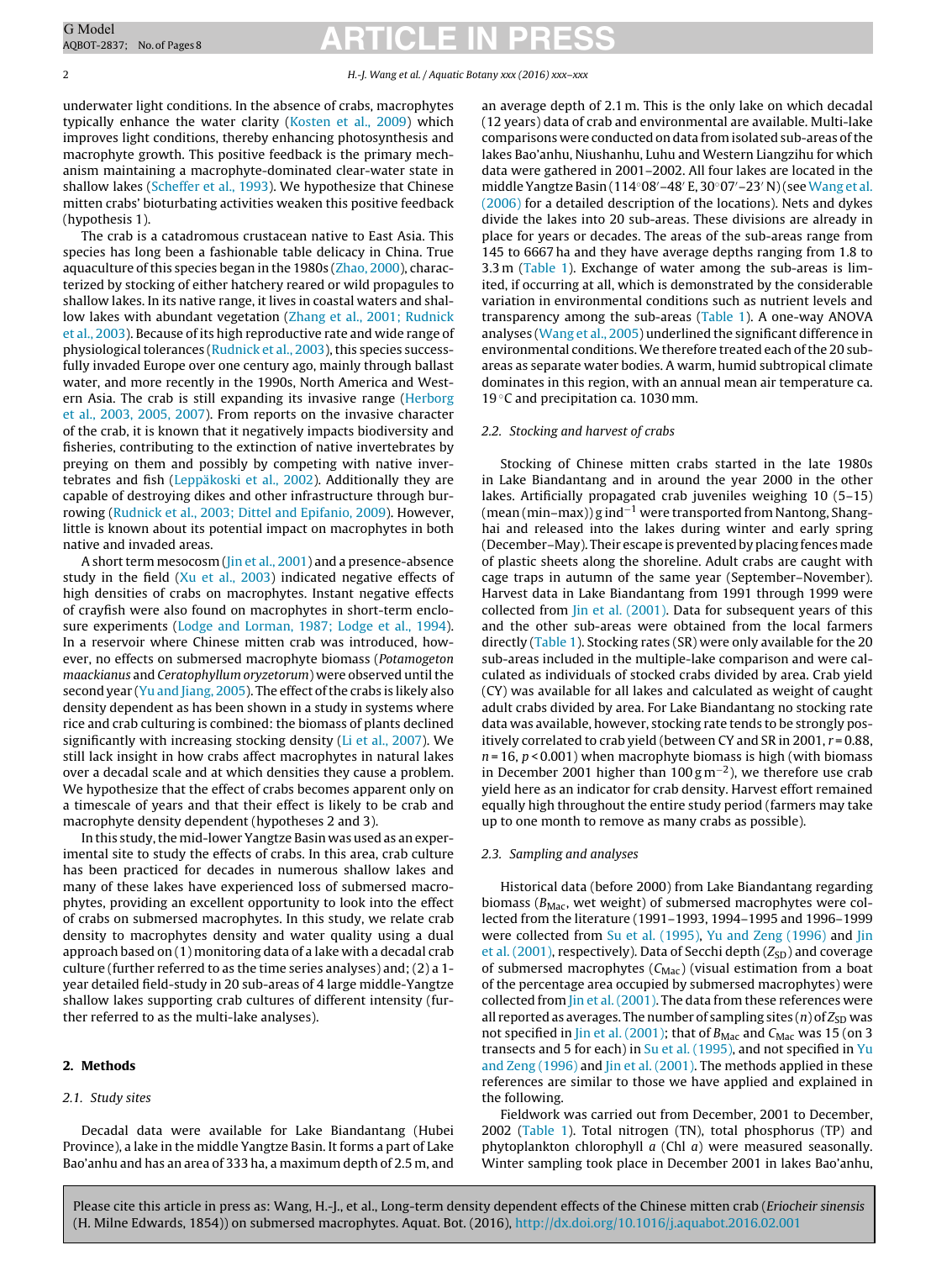H.-J.

Wang et al. / Aquatic

Botany xxx (2016) **RTICLE IN PRESS** 

xxx–xxx

#### <span id="page-3-0"></span>**Table 1**

Stocked populations of Chinese mitten crab in 2001 and 2002 and the environmental variables (annual mean) in 2002 in 20 sub-areas. Area, lake surface area; Z<sub>M</sub>, mean water depth; SR, stocking rate of crabs; CY, crab yield and 02, years of 2001 and 2002; ND, no data; Z<sub>SD</sub>, Secchi depth; Chl a, phytoplankton chlorophyll a; TN, total nitrogen; TP, total phosphorus; B<sub>Mac</sub>, submersed macrophyte biomass.

| Lake                     | Sub-area      | Area (ha) | $Z_{\rm M}$ (m) | SR01 (ind ha <sup><math>-1</math></sup> ) | CY01<br>$(kg ha^{-1})$ | $SR02$ (ind ha <sup>-1</sup> ) | $CY02$ (kg ha <sup>-1</sup> ) | $Z_{SD}(m)$ | Chl a<br>$(mg\,m^{-3})$ | <b>TN</b><br>$(mg\,m^{-3})$ | TP<br>$(mg\,m^{-3})$ | $B_{\text{Mac}}$<br>$(g m^{-2})$ |
|--------------------------|---------------|-----------|-----------------|-------------------------------------------|------------------------|--------------------------------|-------------------------------|-------------|-------------------------|-----------------------------|----------------------|----------------------------------|
| Lake Bao'anhu            | Bao'ankou     | 363       | 2.10            | 1321                                      | 66                     | 1650                           | 62                            | 1.60        | 3.91                    | 441                         | 11                   | 3800                             |
|                          | Huangfengkou  | 188       | 1.97            | 1372                                      | 96                     | 2390                           | 88                            | 2.03        | 1.11                    | 257                         | 15                   | 2310                             |
|                          | Changlingzhou | 880       | 2.34            | 1330                                      | 39                     | 1820                           | 82                            | 2.03        | 1.49                    | 257                         | 9                    | 2240                             |
|                          | Zhuzhou       | 645       | 2.57            | 1441                                      | 10                     | 1700                           | 70                            | 1.72        | 4.29                    | 188                         | 13                   | 1010                             |
|                          | Longwangtou   | 625       | 2.45            | 1289                                      | 8                      | 960                            | 38                            | 1.65        | 4.27                    | 230                         | 17                   | 240                              |
|                          | Lianhuazhou   | 157       | 2.69            | 1915                                      | 83                     | 2390                           | 38                            | 1.71        | 2.47                    | 241                         | 15                   | 80                               |
|                          | Outang        | 145       | 2.63            | 2074                                      | 107                    | 2760                           | 111                           | 1.93        | 3.99                    | 180                         | 13                   | 2740                             |
|                          | Shuimiao      | 157       | 2.34            | 1596                                      | 83                     | 2550                           | 105                           | 2.26        | 2.22                    | 194                         | 11                   | 9480                             |
|                          | Changlingtou  | 149       | 1.76            | 1682                                      | 91                     | 2690                           | 111                           | 2.20        | 1.98                    | 268                         | 16                   | 6800                             |
|                          | Tongshawan    | 191       | 2.12            | 2091                                      | 123                    | 2090                           | 78                            | 1.49        | 2.04                    | 205                         | 16                   | 2430                             |
|                          | Biandantang   | 333       | 2.13            | 1800                                      | 38                     | 1290                           | 57                            | 1.37        | 4.46                    | 270                         | 18                   | 440                              |
|                          | Xiaosihai     | 150       | 1.75            | 1667                                      | 60                     | 2000                           | 47                            | 1.29        | 2.04                    | 190                         | 32                   | 1510                             |
| Lake                     | Eastern       | 1750      | 3.29            | 129                                       | 0                      | 1140                           | 34                            | 3.02        | 2.75                    | 861                         | 8                    | 1070                             |
| Niushanhu                | Middle        | 1175      | 3.33            | 125                                       | $\overline{4}$         | 1110                           | 38                            | 2.90        | 1.80                    | 931                         | 5                    | 310                              |
|                          | Western       | 1333      | 3.34            | 338                                       | 8                      | 3000                           | 28                            | 2.68        | 3.30                    | 977                         | 5                    | 1390                             |
| Lake                     | Wuqianmu      | 571       | 2.17            | 789                                       | 16                     | 1260                           | 18                            | 0.80        | 7.05                    | 783                         | 37                   | 100                              |
| Luhu                     | Yiwanwu       | 1210      | 2.40            | 2479                                      | 50                     | 2360                           | 16                            | 0.72        | 4.24                    | 530                         | 33                   | 150                              |
|                          | Hongqicha     | 451       | 1.93            | 3767                                      | 22                     | 3100                           | 44                            | 1.00        | 5.87                    | 254                         | 22                   | 90                               |
|                          | Caimohu       | 712       | 1.96            | 1404                                      | 14                     | ND                             | <b>ND</b>                     | 1.32        | 1.85                    | 286                         | 20                   | 50                               |
| Lake Liangzihu (Western) |               | 6667      | 3.21            | 1266                                      | 38                     | 980                            | 26                            | 2.48        | 2.37                    | 13                          | 438                  | 1120                             |
| Mean                     |               | 893       | 2.53            | 1496                                      | 48                     | 1961                           | 62                            | 1.81        | 3.17                    | 16                          | 399                  | 1868                             |
| Median                   |               | 511       | 2.42            | 1423                                      | 38                     | 2000                           | 60                            | 1.71        | 2.61                    | 15                          | 262                  | 1095                             |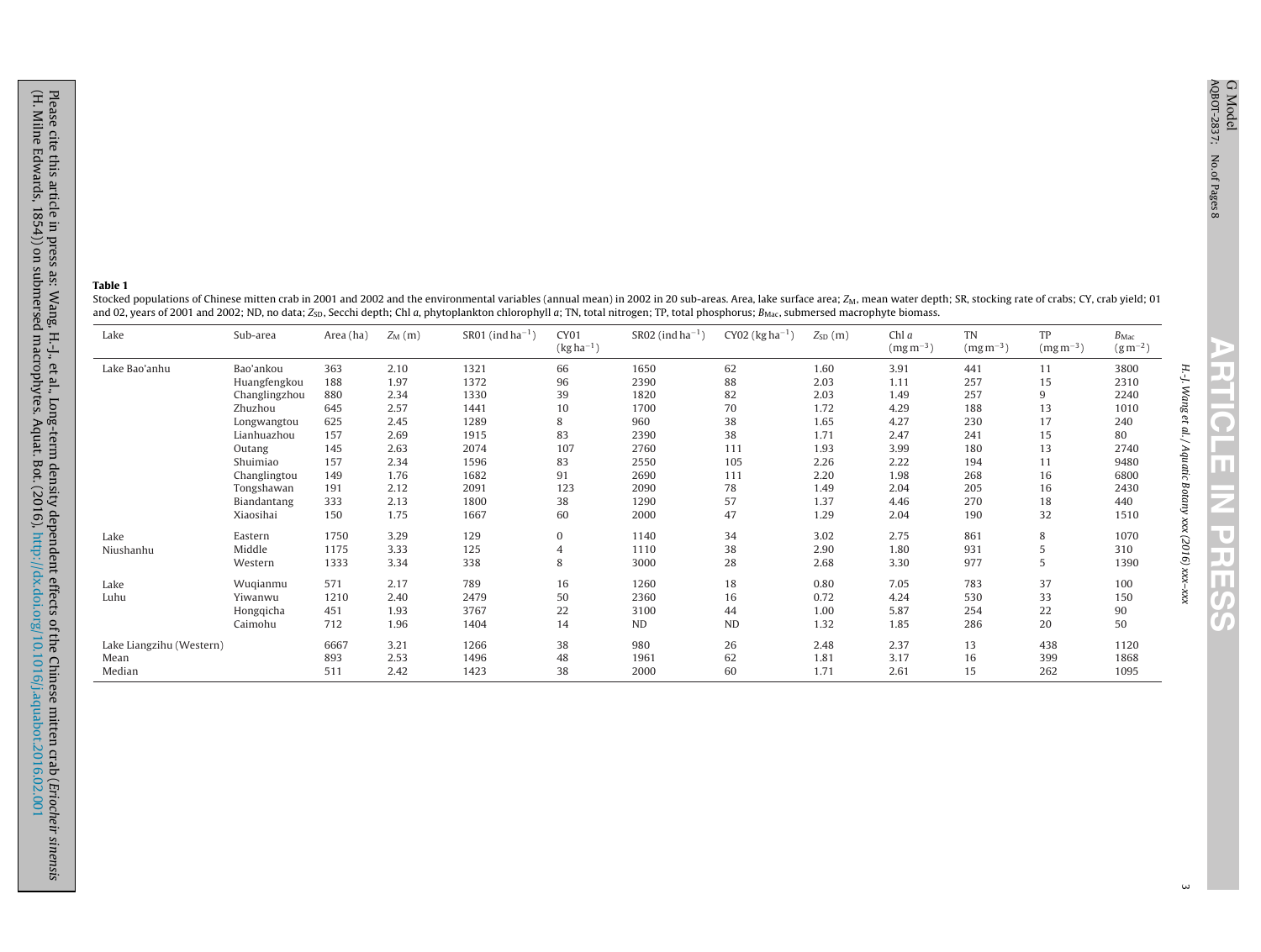#### 4 H.-J. Wang et al. / Aquatic Botany xxx (2016) xxx–xxx

NiushanhuandWesternLiangzihuandinearly January 2002 inLake Luhu. Spring, summer and autumn samples were taken in April, July and October 2002, respectively. Water depth (Z), Secchi depth  $(Z_{SD})$  and submersed macrophyte biomass ( $B_{Mac}$ ) were measured monthly. To unify the time scale, when calculating the annual mean of water depth  $(Z_M)$ ,  $Z_{SD}$  and  $B_{Mac}$ , only the data in the months when TN, TP and Chl a were measured were included.

Water samples were collected at 3–16 representative sampling sites within each sub-area, depending on surface area. The samples were taken at 0.5 m below the surface and half way down the water column, and mixed for analyses. Analyses for TN, TP, and Chl a were done following the Chinese Water Analysis Methods Standards ([Huang](#page-8-0) et [al.,](#page-8-0) [1999\).](#page-8-0) Chl a was extracted without grinding from filters (GF/C, Whatman, GE Healthcare UK Limited, Buckinghamshire, UK) using 90% acetone (at  $4^{\circ}$ C for 20 h); absorbance was then read at 665 nm and 750 nm, both before and after acidification with 10% HCl using a spectrophotometer (Unico UV-2000, Shanghai, China). TP was measured by an ammonium molybdate-ultraviolet spectrophotometric method after potassium persulphate digestion (at 120 $\degree$ C for 30 min). TN was determined by alkaline potassium persulphate digestion-UV spectrophotometric method.

The diversity and biomass of submersed macrophytes were measured at 5–31 representative sampling sites within each subarea, randomly sampled for 2–4 times at each sampling site using a scythe-type sampler (sampling area of  $0.2 \text{ m}^2$ ) with a long handle. Generally, 3 samples were taken. Only two replicates were taken when macrophytes were extremely abundant and variability in density was observed to be low and four replicates were taken when macrophytes were scarce and density varied. After scything, plants were gathered with a 425  $\mu$ m handnet and put into plastic bags. Samples were then combined, cleaned (removal of extraneous material such as sticks, macroinvertebrates, and substrates), blotted dry, and weighed for wet biomass. Dominant submersed macrophytes in these lakes were Potamogeton crispus (A. Benn), P. maackianus (A. Benn), Vallisneria spp., Hydrilla verticillata (Royle), Ceratophyllum oryzetorum (Kom), and Myriophyllum spicatum (Maxim). When measuring biomass of macrophytes, periphyton was not removed due its extremely low biomass in these lakes. Water depth and Secchi depth were measured once at all the sampling sites of macrophytes. A sounding lead was used to determine water depth.

#### 2.4. Data processing and statistical analyses

To explore the potential resilience of transparency and macrophytes to crab stocking in the time series analysis, we determined the (time-lagged) Pearson's correlation coefficient r between crab yield (CY) and the potentially affected variables ( $Z_{SD}$ ,  $B_{Mac}$ , and  $C_{\text{Mac}}$ ). The time-lag consisted of correlating  $Z_{\text{SD}}$ ,  $B_{\text{Mac}}$ , and  $C_{\text{Mac}}$  with the CY of the year before.

For the multi-lake comparison, we first tested pairwise correlations among crab culture and environmental variables using Spearman's rank correlation coefficient since they did not follow normal distributions (Shapiro-Wilk test,  $p < 0.05$ ). Using the same dataset, we carried out multiple regression models to quantify the effect of crab stock rate on variables of water quality and macrophytes (while correcting for the effects of other environmental variables). Here we focused on the stock rate of 2001 (SR01) since it had strongest correlations with environmental variables in general [\(Table](#page-5-0) 2). All variables except  $Z_M$  were log-transformed to avoid highly-skewed distributions. To account for the problem of multi-collinearity of explanatory variables, before the analysis we eliminated the variable with the largest variance inflation factors (VIF) each time until all variables had VIF values <5. Regarding the potential problem of biased parameter estimation caused by any model selection procedure, we fitted the full models that are suggested sufficient for the purpose of parameter estimation [\(Whittingham](#page-8-0) et [al.,](#page-8-0) [2006\).](#page-8-0) The residuals of each model were tested for normality (Shapiro-Wilk test) after model fitting.

#### **3. Results**

#### 3.1. Time-series analyses

Crab yield in Lake Biandantang increased from around 10 kg/ha in 1991 to around 60 kg/ha in 2002, two periods of continuous increases can be identified: 1991–1993 and 1998–2002 ([Fig.](#page-5-0) 1A). Both Secchi depth and coverage of submersed macrophytes showed a clear decreasing trend during the observation periods ([Fig.](#page-5-0) 1B and D). Biomass of submersed macrophytes showed high variation before 1997 and rapid decreases in 1998 and 2003 [\(Fig.](#page-5-0) 1C).

Analyses based on data of the same year show a highly significant negative correlation of crab yield with Secchi depth, macrophyte biomass, and macrophyte coverage ([Fig.](#page-6-0) 2A–C). Applying a lag-time of one year (i.e., looking at the relation between crab yield and the environmental variables one year later) decreased the coefficient of correlation of Secchi depth with crab yield by 0.1 [\(Fig.](#page-6-0) 2D); crab yield however had closer correlations with macrophytes biomass and coverage in the following year (correlation coefficient increased by 0.13 and 0.02, respectively) ([Fig.](#page-6-0) 2E and F).

#### 3.2. Multi-lake analyses

Although crab stocking rates in 2002 (SR02) were not related to water quality in the same year, stocking rates in 2001 (SR01), were significantly related to water quality variables in 2002 (specifically: Secchi depth, TN and TP; [Table](#page-5-0) 2). This discrepancy suggests a lag time between crab stocking and water quality effects. Further analyses showed a significant ( $p = 0.001$ ) negative effect of SR01 on the positive  $log_{10}(B_{\text{Mac}}) - log_{10}(Z_{SD})$  regression, suggesting the disturbance of crab culture on the link between macrophytes and transparency:

$$
log_{10} (Z_{SD}) = 2.71 + 0.11 log_{10} (B_{Mac})
$$
  
- 0.26 log<sub>10</sub> (SR01) (R<sup>2</sup> = 0.63) (1)

The importance of stocking rates in 2001 in explaining the variance of TN and TP was further indicated in multiple regressions [\(Table](#page-6-0) 3). Notably the relation between crab stocking rates in 2001 and TP was positive whereas the relation with TN was negative. Crab stocking rates were not significantly related to either phytoplankton concentration (Chl  $a$ ) or macrophytes biomass [\(Table](#page-5-0) 2). Both crab yield in 2001 (CY01) and crab yield in 2002 (CY02) correlated significantly only with TN (negatively) and macrophytes biomass (positively) [\(Table](#page-5-0) 2).

The water quality variables were generally weakly related to each other, with an exception of the strong relation between Secchi depth and total phosphorus [\(Tables](#page-5-0) 2 and 3). Although significant, the relation between Secchi depth and phytoplankton abundance (Chl a) was weak. Slightly significant relations were also found between submersed macrophyte biomass and Secchi depth, phytoplankton Chl a and TP.

#### **4. Discussion**

Macrophyte biomass and water transparency (Secchi depth) were found to decrease with crab yield in the multi-year monitoring ([Figs.](#page-5-0) 1 and 2) and with crab stocking rate in the multi-lake comparison (Fig. A1). Water transparency was positively related to macrophyte biomass and crab stocking rate reduced water clar-

<span id="page-4-0"></span>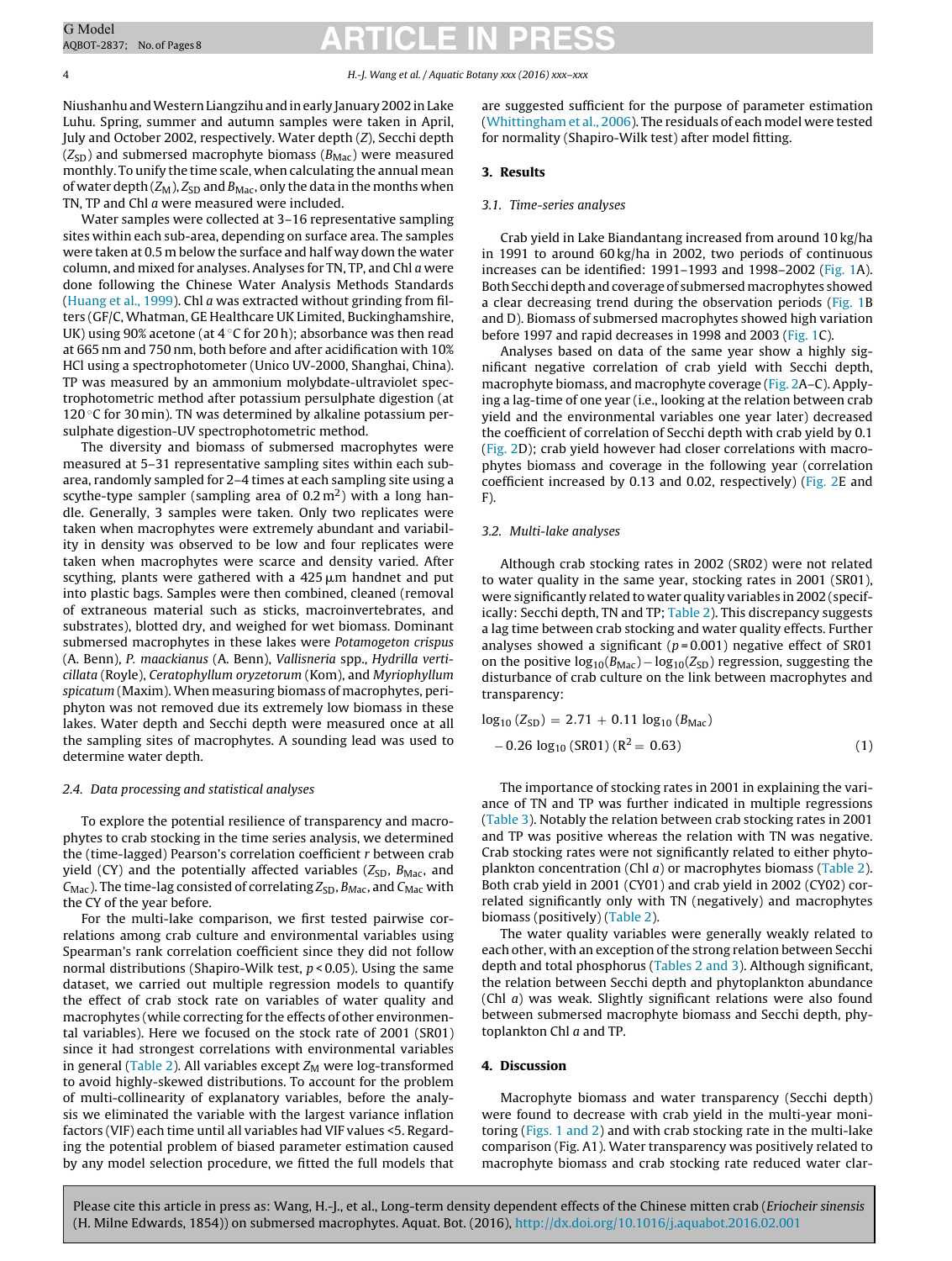#### H.-J. Wang et al. / Aquatic Botany xxx (2016) xxx–xxx 5

#### <span id="page-5-0"></span>**Table 2**

Spearman rank correlation ( $r$ , upper triangle; p, lower triangle) among crab culture and environmental variables in 20 sub-areas. See [Table](#page-3-0) 1 for explanation of the abbreviations and units; significant correlations ( $p$  < 0.05) in bold.

| $n = 20$         | <b>SR01</b> | CY01    | <b>SR02</b> | <b>CY02</b> | Area    | $Z_{\rm M}$ | $\mathcal{L}_{SD}$ | Chl $a$ | <b>TN</b> | TP      | $B_{\text{Mac}}$ |
|------------------|-------------|---------|-------------|-------------|---------|-------------|--------------------|---------|-----------|---------|------------------|
| <b>SR01</b>      |             | 0.64    | 0.63        | 0.36        | $-0.58$ | $-0.53$     | $-0.58$            | 0.20    | $-0.58$   | 0.53    | $-0.07$          |
| CY <sub>01</sub> | 0.002       |         | 0.46        | 0.65        | $-0.72$ | $-0.49$     | $-0.17$            | $-0.28$ | $-0.51$   | 0.18    | 0.49             |
| <b>SR02</b>      | 0.004       | 0.05    |             | 0.37        | $-0.50$ | $-0.48$     | $-0.17$            | 0.11    | $-0.26$   | 0.16    | 0.13             |
| <b>CY02</b>      | 0.13        | 0.003   | 0.12        |             | $-0.78$ | $-0.58$     | 0.09               | $-0.42$ | $-0.68$   | $-0.05$ | 0.70             |
| Area             | 0.007       | < 0.001 | 0.03        | $0.001$     |         | 0.62        | 0.23               | 0.07    | $-0.67$   | $-0.29$ | $-0.33$          |
| $Z_{\rm M}$      | 0.02        | 0.03    | 0.04        | 0.01        | 0.003   |             | 0.56               | 0.10    | 0.31      | $-0.60$ | $-0.22$          |
| $Z_{SD}$         | 0.008       | 0.47    | 0.48        | 0.73        | 0.33    | 0.01        |                    | $-0.46$ | 0.20      | $-0.88$ | 0.47             |
| Chl $a$          | 0.39        | 0.23    | 0.66        | 0.07        | 0.77    | 0.66        | 0.04               |         | $-0.01$   | 0.36    | $-0.46$          |
| TN               | 0.007       | 0.02    | 0.30        | 0.002       | 0.001   | 0.19        | 0.39               | 0.96    |           | $-0.20$ | $-0.20$          |
| TP               | 0.02        | 0.46    | 0.51        | 0.82        | 0.22    | 0.005       | $0.001$            | 0.12    | 0.39      |         | $-0.45$          |
| $B_{\text{Mac}}$ | 0.78        | 0.03    | 0.60        | 0.001       | 0.15    | 0.36        | 0.04               | 0.04    | 0.39      | 0.04    |                  |



**Fig. 1.** Variations of crab yield (CY, kg ha<sup>-1</sup>)(n = 1 for each year) and annual mean Secchi depth (Z<sub>SD</sub>, m), biomass (B<sub>Mac</sub>, g m<sup>-2</sup>) and coverage (C<sub>Mac</sub>, %) of submersed macrophytes in Lake Biandantang during 1991–2003. For the data collected from the references, n of  $Z_{SD}$  in 1991–2000 was not specified; that of  $B_{Mac}$  and  $C_{Mac}$  was 15 in 1991–1993 and not specified in 1991–2000. For the data in 2001–2003 obtained by this study, n was 5 for Z<sub>SD</sub> and B<sub>Mac</sub>, and 1 for C<sub>Mac</sub>. Vertical lines depict standard error bars. All the data from references were reported as averages and no error bar can be made for these data.

ity at a given macrophytes biomass (Eq. [\(1\)\).](#page-4-0) This supports our hypothesis that high densities of Chinese mitten crabs weaken the positive feedback between submersed macrophytes and transparency. The multi-lake comparison suggests that crab density only influences macrophytes biomass at modest initial macrophytes biomass: the regression of macrophyte biomass against crab stocking rate was not significant unless the lakes with high macrophytes

biomass (indicated by large circles in Fig. A1E) were excluded. This suggests that the crabs do not affect well-developed macrophyte stands. Although our correlative analyses cannot pinpoint the underlying causal effects of the crab-macrophyte relationship, a mesocosm experiment in which the crabs were found to destroy submersed macrophytes through grazing and uprooting [\(Jin](#page-8-0) et [al.,](#page-8-0) [2001\)](#page-8-0) confirms the idea that the crabs directly affect the macro-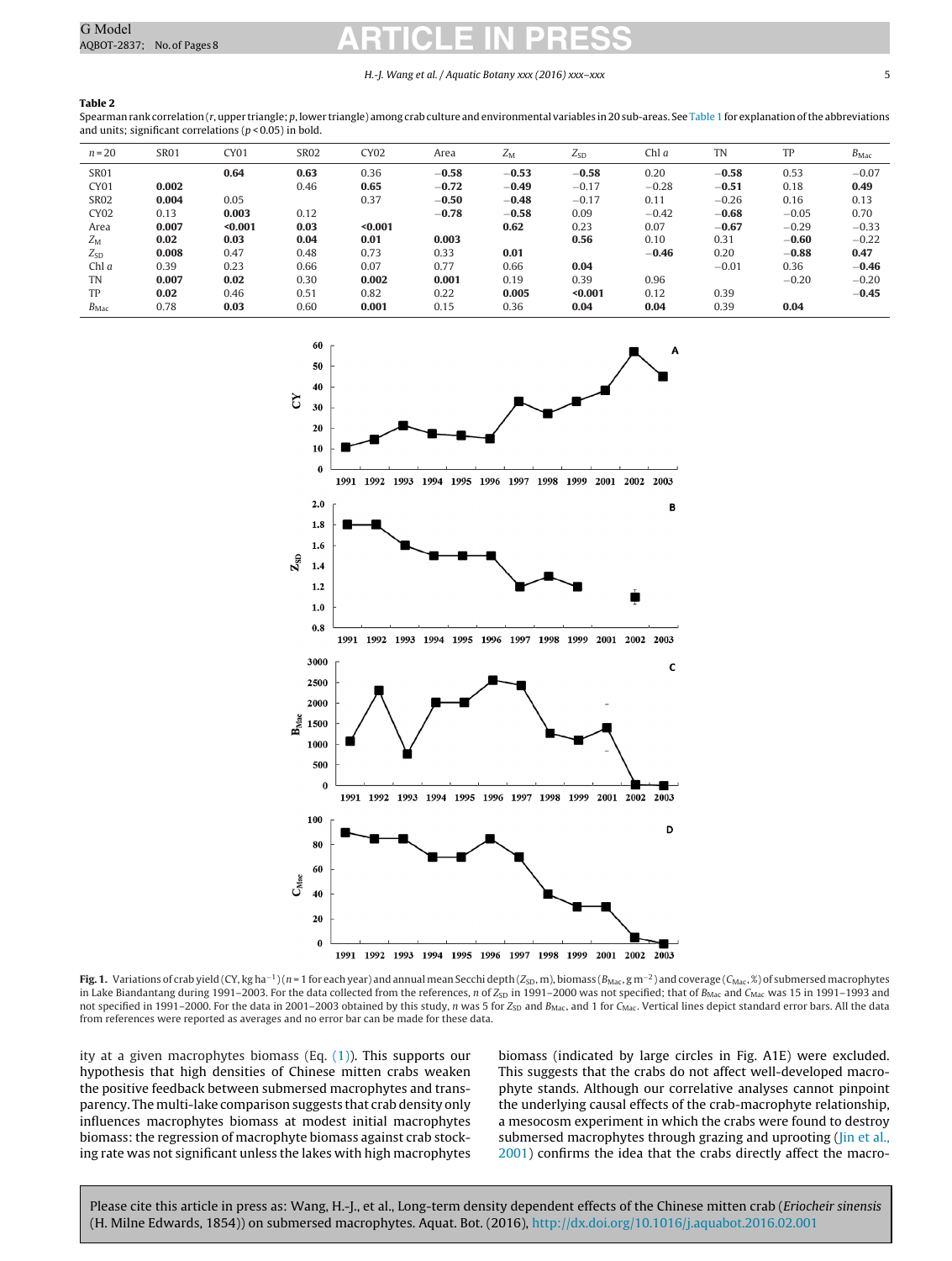<span id="page-6-0"></span>

**Fig.** 2. Relationships of crab yield (CY, kg ha<sup>-1</sup>) with Secchi depth (Z<sub>SD</sub>, m), biomass (B<sub>Mac</sub>, g m<sup>-2</sup>) and coverage (C<sub>Mac</sub>, %) of submersed macrophytes in Lake Biandantang during 1991–2003 from analyses with variables determined in the same year (A–C) and y-axis variables of one year after (D–F). Vertical lines depict error bars. See [Fig.](#page-5-0) 1 for the explanation on the number of sampling sites and thus no error bars could be included.

#### **Table 3**

Multiple linear regressions based on data in [Table](#page-3-0) 1. The complete independent variable set includes SR01, Area,  $Z_{SD}$ , Chl a, TN, TP, and  $B_{Mac}$ ; independent variables were removed in case of high VIF (variance inflation factors). \*p < 0.05, \*\*p < 0.01. The residuals of all models were normally distributed (Shapiro-Wilk test, p > 0.05). CI, confident interval. See [Table](#page-3-0) 1 for explanation of the abbreviations and units.

| Dependent variable        | Independent variables |                                             |                                    |                                       |                                          |                                                |                                                |                                      |      |  |
|---------------------------|-----------------------|---------------------------------------------|------------------------------------|---------------------------------------|------------------------------------------|------------------------------------------------|------------------------------------------------|--------------------------------------|------|--|
| $Z_{SD}$<br>model         | Estimate<br>95% CI    | <b>SR01</b><br>$-0.42$<br>$(-0.85, 0.01)$   | Area<br>0.12<br>$(-0.15, 0.39)$    | Chl $a$<br>$-0.13$<br>$(-0.38, 0.11)$ | <b>TN</b><br>$-0.38$<br>$(-0.79, 0.02)$  | TP<br>$-0.58**$<br>$(-0.89, -0.27)$            | $B_{\text{Mac}}$<br>$-0.18$<br>$(-0.07, 0.44)$ | Intercept<br>$1.24 \times 10^{-16}$  | 0.84 |  |
| Chl<br>a<br>model         | Estimate<br>95% CI    | <b>SR01</b><br>0.47<br>$(-0.50, 1.44)$      | Area<br>$-0.04$<br>$(-0.67, 0.60)$ | <b>TN</b><br>0.52<br>$(-0.42, 1.42)$  | TP<br>0.09<br>$(-0.63, 0.82)$            | $B_{\text{Mac}}$<br>$-0.30$<br>$(-0.88, 0.27)$ |                                                | Intercept<br>$1.24 \times 10^{-16}$  | 0.09 |  |
| <b>TN</b><br>model        | Estimate<br>95% CI    | <b>SR01</b><br>$-0.76**$<br>$(-1.17,-0.35)$ | Area<br>0.29<br>$(-0.05, 0.63)$    | Chl $a$<br>0.18<br>$(-0.15, 0.50)$    | TP<br>0.14<br>$(-0.29, 0.57)$            | $B_{\text{Mac}}$<br>$-0.06$<br>$(-0.42, 0.30)$ |                                                | Intercept<br>$-2.54 \times 10^{-16}$ | 0.68 |  |
| TP<br>model               | Estimate<br>95% CI    | <b>SR01</b><br>0.15<br>$(-0.23, 0.52)$      | Area<br>$-0.05$<br>$(-0.35, 0.26)$ | Chl $a$<br>$-0.12$<br>$(-0.44, 0.19)$ | $Z_{SD}$<br>$-0.86**$<br>$(-1.30,-0.41)$ | $B_{\text{Mac}}$<br>$-0.02$<br>$(-0.33, 0.37)$ |                                                | Intercept<br>$5.70 \times 10^{-17}$  | 0.74 |  |
| $B_{\text{Mac}}$<br>model | Estimate<br>95% CI    | <b>SR01</b><br>0.10<br>$(-0.85, 1.06)$      | Area<br>$-0.22$<br>$(-0.81, 0.37)$ | Chl $a$<br>$-0.27$<br>$(-0.79, 0.25)$ | TN<br>$-0.16$<br>$(-1.07, 0.76)$         | TP<br>$-0.46$<br>$(-1.10, 0.18)$               |                                                | Intercept<br>$-3.81 \times 10^{-17}$ | 0.18 |  |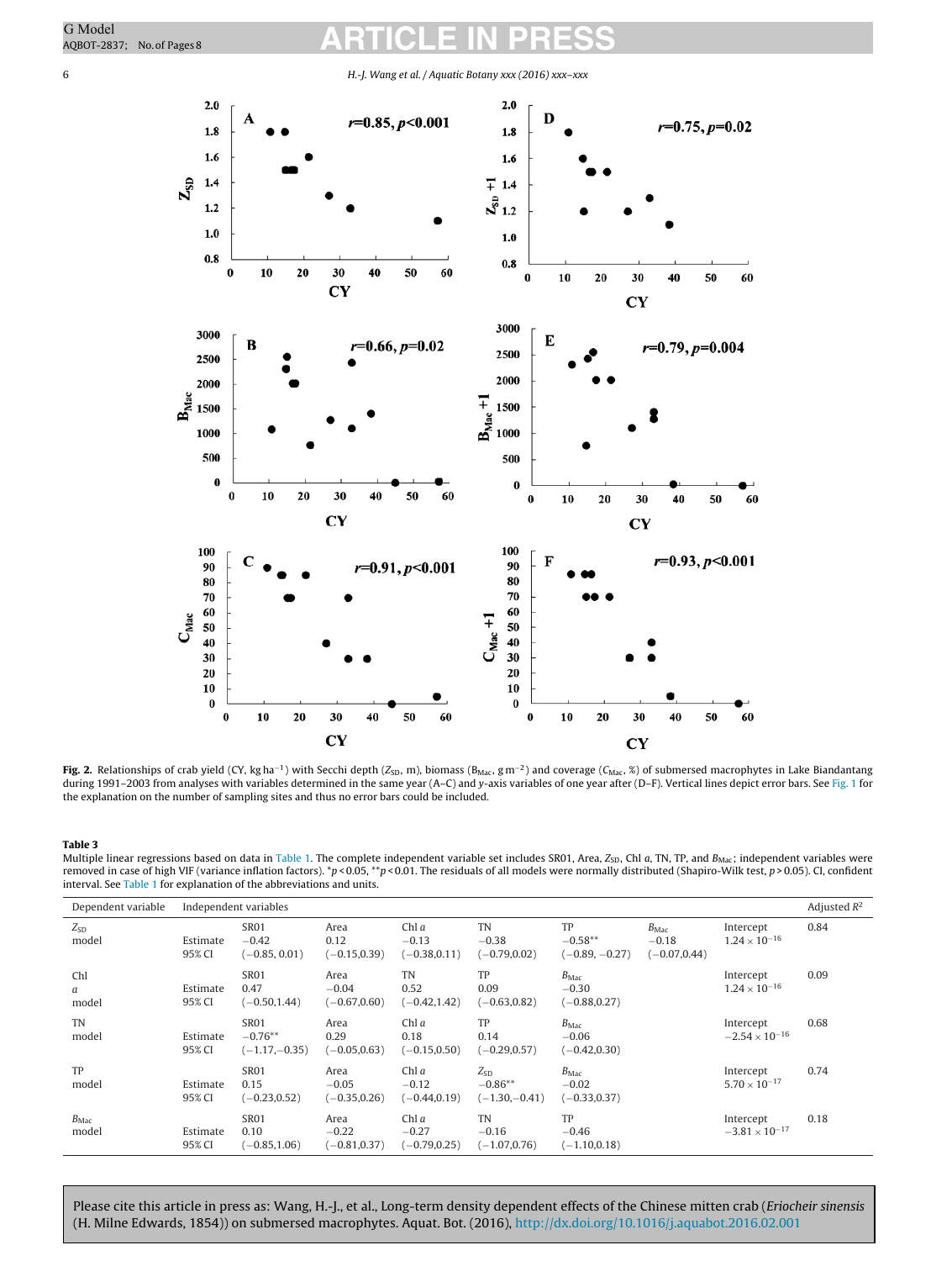#### H.-J. Wang et al. / Aquatic Botany xxx (2016) xxx–xxx 7

phytes at high crab densities. Besides, the first author also observed that the crabs' burrowing activities enhanced resuspension thereby decreasing transparency. The finding of closer correlation of crab yield with transparency but weaker correlation with macrophytes in the-same-year analyses than in time-lag analyses is suggestive of indirect effects of crabs on macrophytes through decreased transparency rather than direct consumption [\(Fig.](#page-6-0) 2).

It is unlikely that unknown other factors play a role in the decrease in macrophyte coverage and biomass. Waterfowls are scarce and crayfish are present, but limited to the lakeshore. No or few herbivorous fish are present in the lakes (information provided by the local fish farm). Instead, the fish assemblage is dominated by the planktivores Silver carp (Hypophthalmichthys molitrix (Cuvier et Valenciennes)) and Bighead carp (Aristichthys nobilis (Richardson)). Moreover, the effect of external nutrient loading to the lakes is also limited, as suggested by the abundant macrophytes in winter of 2002 in the sub-areas ( $B_{\text{Mac}}$  was 3482 g m<sup>-2</sup> in Bao'ankou and 1408 g m<sup>-2</sup> in Huangfengkou) receiving the only three water inlets. A macrophyte collapse due to shading by phytoplankton and/or periphyton shading did therefore not occur. First, phytoplankton biomass was only a minor constituent of water turbidity (Fig. A1F) and secondly, periphyton biomass is extremely low in these lakes. In Lake Biandantang, for instance, in 2002—the year of the macrophytes collapse—the annual average phytoplankton chlorophyll  $\alpha$  was as low as 4.5 mg m<sup>-3</sup> and periphyton chlorophyll a was 9.45  $\mu$ gg<sup>−1</sup> macrophyte dry mass (unpublished data, provided by Jian Wang from Institute of Hydrobiology, Chinese Academy of Sciences), which is extremely low when compared to periphyton densities found in other lakes (e.g., 129  $\mu$ g g $^{-1}$  on average in Quebec and 198  $\mu$ g g<sup>-1</sup> in Greenland, [\(Vadeboncoeur](#page-8-0) et [al.,](#page-8-0) [2006\)\)](#page-8-0).

Although well-developed macrophyte stands seem to be unaffected by the disturbance of crabs at first, their resilience reduces with continuous presence of high crab densities. As observed in Lake Biandantang, several years of crab presence above certain threshold densities leads to a gradual decline in macrophytes abundance, especially in macrophyte coverage [\(Figs.](#page-5-0) 1 and 2). Our analyses suggest that the short term (1-year) effect of crabs on macrophytes is limited when the macrophyte biomass is high (see Fig. A1E). The inferred resilience of dense macrophyte stands concurs with the period of 7 years during which macrophyte abundance remained high in Lake Biandantang, even though crabs were stocked every year ([Fig.](#page-5-0) 1). The continuous crab stocking as well as the increase in crab densities likely reduced the resilience of the system. This finding corroborates with density dependent effects of other herbivores such as swans [Wood](#page-8-0) et [al.](#page-8-0) [\(2012a,b\)](#page-8-0) and other waterfowl [\(Marklund](#page-8-0) et [al.,](#page-8-0) [2002\)](#page-8-0) on aquatic plants and plant bug on strawberry ([Rhainds](#page-8-0) [and](#page-8-0) [English-Loeb,](#page-8-0) [2003\).](#page-8-0) This also concurs with our hypothesis that the effects of Chinese mitten crabs in shallow lakes are plant density dependent. The apparent resilience of well-developed macrophyte stands to the presence of Chinese mitten crabs may be due to different processes. First, at high macrophyte abundance crabs will not damage the entire stand. Remaining unaffected patches may serve as nuclei from which recolonization of the entire lake can take place. Secondly, most macrophytes are evergreen and remain in a vegetative state during winter in mid-lower Yangtze lakes. They start growing in spring, but reach maximum growth rates in August ([Wang](#page-8-0) et [al.,](#page-8-0) [2005\).](#page-8-0) The peak of macrophyte growth rate coincides with the crab growth peaks. Mesocosm experiments suggested that the juvenile crabs present in the lake in late winter and early spring have limited impact on the macrophytes, regardless of the stocking densities. Greatest macrophytes damages are caused by adult crabs in summer ([Jin](#page-8-0) et [al.,](#page-8-0) [2001\).](#page-8-0) When the initial biomass of the macrophytes is high enough the macrophytes may be resilient to adult crab disturbance. This again, has parallels with the timing effect of herbivorous

swans. Swans tend to affect macrophytes less when the macrophyte density is at its peak ([Wood](#page-8-0) et [al.,](#page-8-0) [2012b\).](#page-8-0) Thirdly, although the crabs are omnivorous they preferably prey on macroinvertebrates [\(Zhu](#page-8-0) et [al.,](#page-8-0) [1997\).](#page-8-0) When macroinvertebrates are plentiful, the crab impacts on macrophytes are likely less than when, after successive years of crab presence, macroinvertebrate density is reduced, as illustrated by findings in a reservoir where Chinese mitten crab was introduced [\(Yu](#page-8-0) [and](#page-8-0) [Jiang,](#page-8-0) [2005\).](#page-8-0) In this reservoir the biomass and densities of insects and oligochaetes strongly decreased during the first year of crab stocking while no effect on biomass of submersed macrophytes was detected; in the second year with low densities of macroinvertebrates, however, the biomass of submersed macrophytes (P. maackianus and C. oryzetorum) was reduced (Yu and Jiang, [2005\).](#page-8-0) Fourthly, although the reduced transparency caused by the disturbance of crabs is instantaneous [\(Fig.](#page-6-0) 2A and D), its effect on macrophytes is limited. It is only when damaged macrophytes have to re-grow from the sediment surface the next year that light limitation may hamper recovery.

The negative effects of the crab bioturbation on transparency probably work through a complex set of mechanisms. The weak relationships of phytoplankton abundance (Chl a) with crab density and transparency (SR01 and  $Z_{SD}$ ) ([Tables](#page-5-0) 2 and 3) suggest that the declined transparency was largely caused by resuspended nonalgal material. This resuspended matter probably contains P, as suggested by the close relationship between crab stocking rate and TP. The phosphorus is likely bound to organic matter and therefore not readily available for phytoplankton, as suggested by the weak TP-Chl a relationship. Additionally, bioturbation may improve oxygen conditions atthe sediment-water interface reducing phosphate release from the sediment ([Lewandowski](#page-8-0) [and](#page-8-0) [Hupfer,](#page-8-0) [2005;](#page-8-0) [Zhang](#page-8-0) et [al.,](#page-8-0) [2014\).](#page-8-0)

Intriguingly we found a strong negative relationship between crab density and TN ([Tables](#page-5-0) 2 and 3). Although we cannot unravel the underlying causes, increased oxygen concentrations at the sediment surface, due to the bioturbation of the sediment likely enhance denitrification rates [\(Svensson](#page-8-0) [and](#page-8-0) [Leonardson,](#page-8-0) [1996;](#page-8-0) [Fanjul](#page-8-0) et [al.,](#page-8-0) [2007;](#page-8-0) [Mchenga](#page-8-0) [and](#page-8-0) [Tsuchiya,](#page-8-0) [2008\).](#page-8-0) Therefore, although crabs may ultimately enhance phytoplankton densities by eradicating their nutrient competitors, namely macrophytes, they may, at first negatively influence phytoplankton through the reduction of light and through the reduction of N and P availability.

#### **5. Conclusion**

In conclusion we argue that, high density of Chinese mitten crabs strongly contribute to loss of submersed macrophytes. The effects of crabs likely work through physical damage of the macrophytes and through a reduction in transparency due to bioturbation. The declined transparency subsequently prevents the re-establishment of macrophytes. In Lake Biandantang, a critical Secchi depth of around 1.3 m in spring is needed for the macrophytes to recover according to the widely accepted critical ratio of Secchi depth to water depth of around 0.6 reported [\(Wang](#page-8-0) et [al.,](#page-8-0) [2005\).](#page-8-0) Our analyses suggest that when minimum macrophyte coverage or biomass is surpassed, macrophyte stands can endure high crab densities for several years. In order to prevent undesirable loss of macrophytes in the Yangtze shallow lakes, it is therefore important to establish a minimum macrophyte abundance below which lakes should not be stocked with Chinese mitten crabs. Further research into critical thresholds regarding crab stocking densities and minimum macrophyte coverage or biomass is needed to produce guidelines for sustainable crab culture. Additionally our findings imply that in regions where the Chinese mitten crab is invading, sparsely vegetated lakes face a probable immediate total loss of macrophytes, whereas dense macrophyte stands are not at immediate risk. The